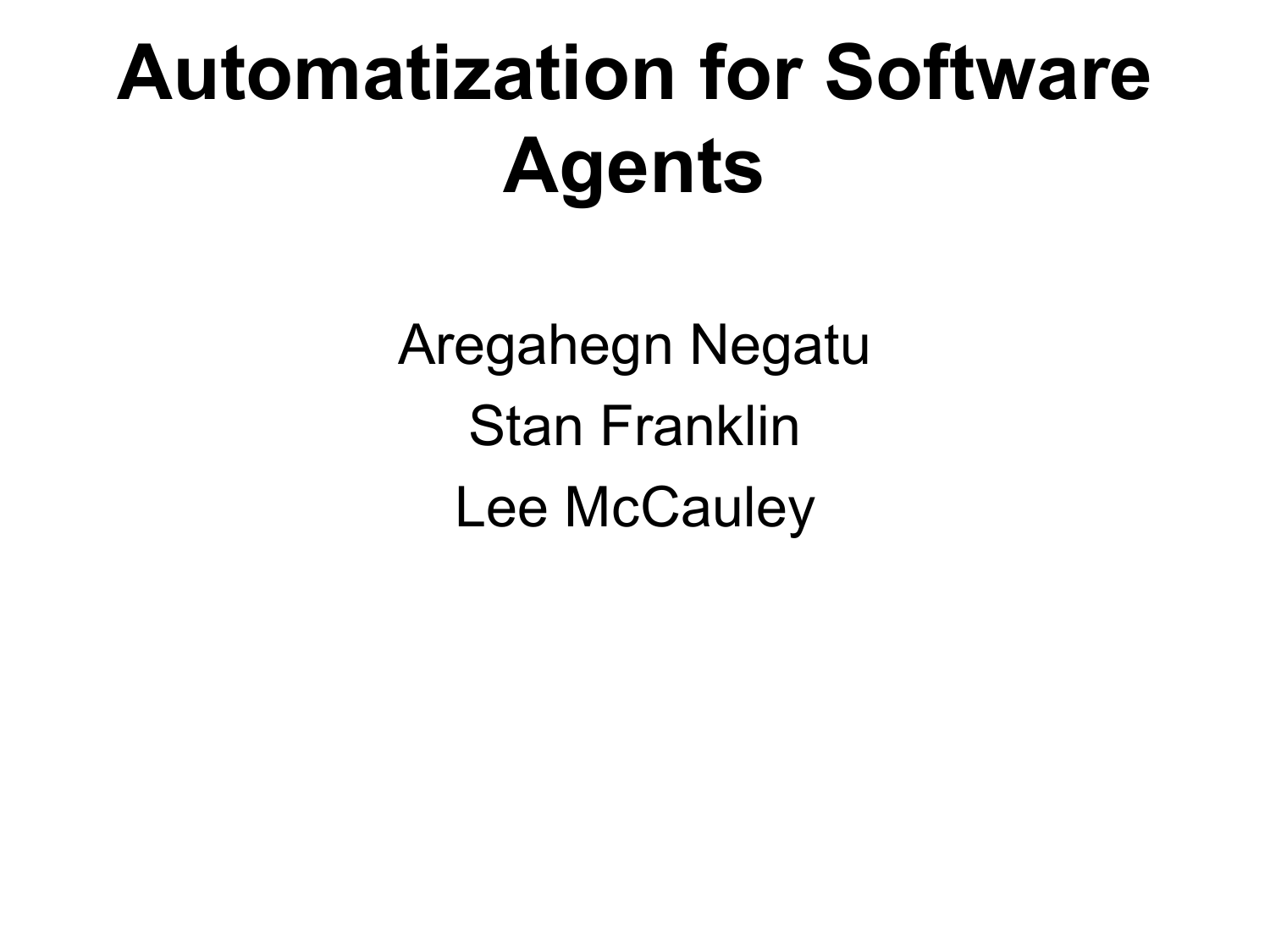## What is automatization?

- Automatization a cognitive function to learn procedural tasks via experience/practice.
- Examples:
	- **Driving**
	- **Walking**
	- **Cycling**
	- **Swimming**
	- **Typing**
- Advantages:
	- **Performance improves**
		- **parallel, without limited capacity.**
		- **or without mental effort.**
- Disadvantages:
	- **Inflexibility.**
	- **Resistance to modification.**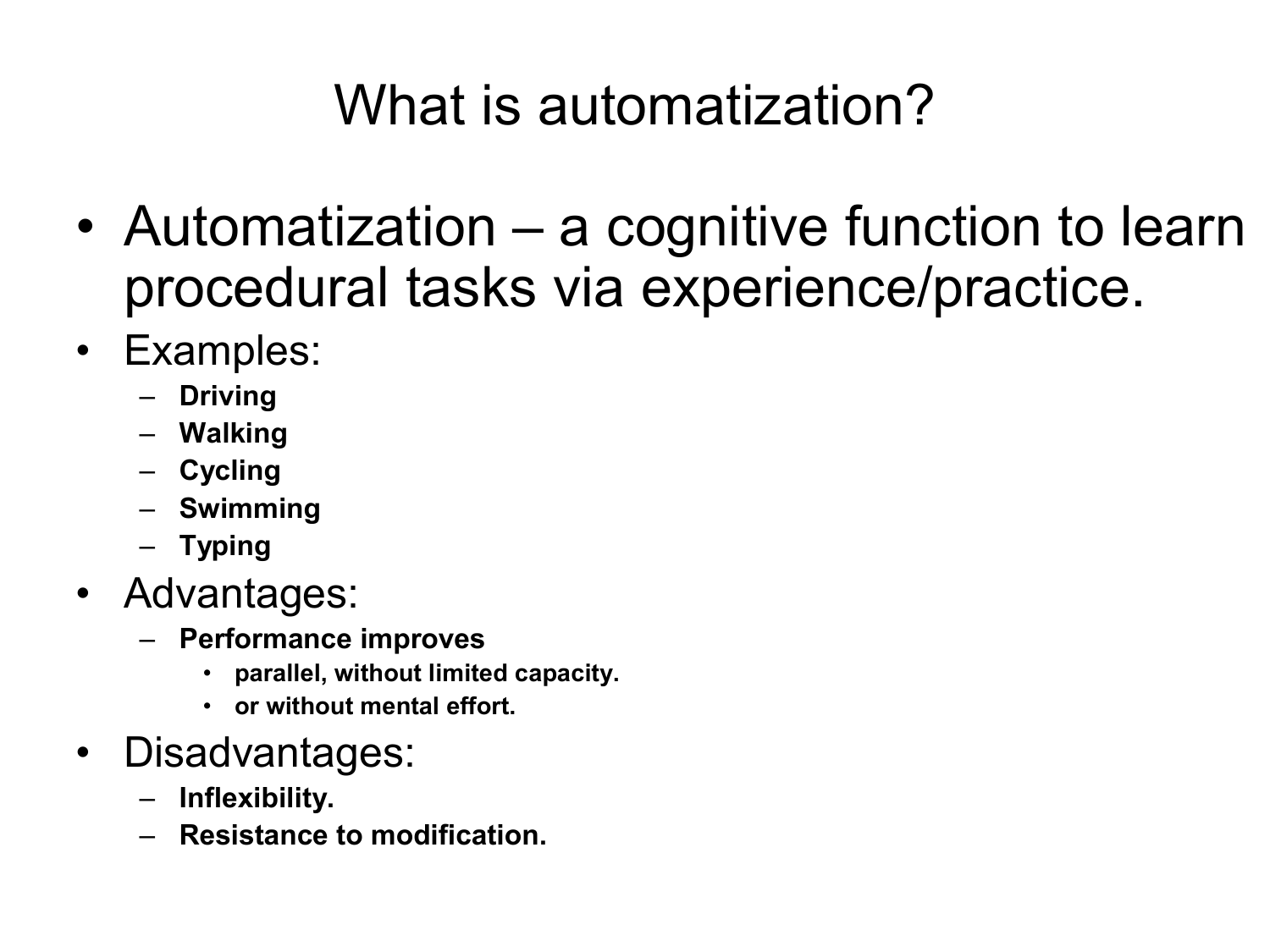# Automatization - characteristics

- implicit learning
	- automatic, but it requires conscious information (rebel, 1989).
	- Consciousness is necessary for learning.
- Conscious awareness fades as automatization develops with experience (e.g. Logan, 1992; Tzelgov 1997, Kanwisher, 2001).
- improves performance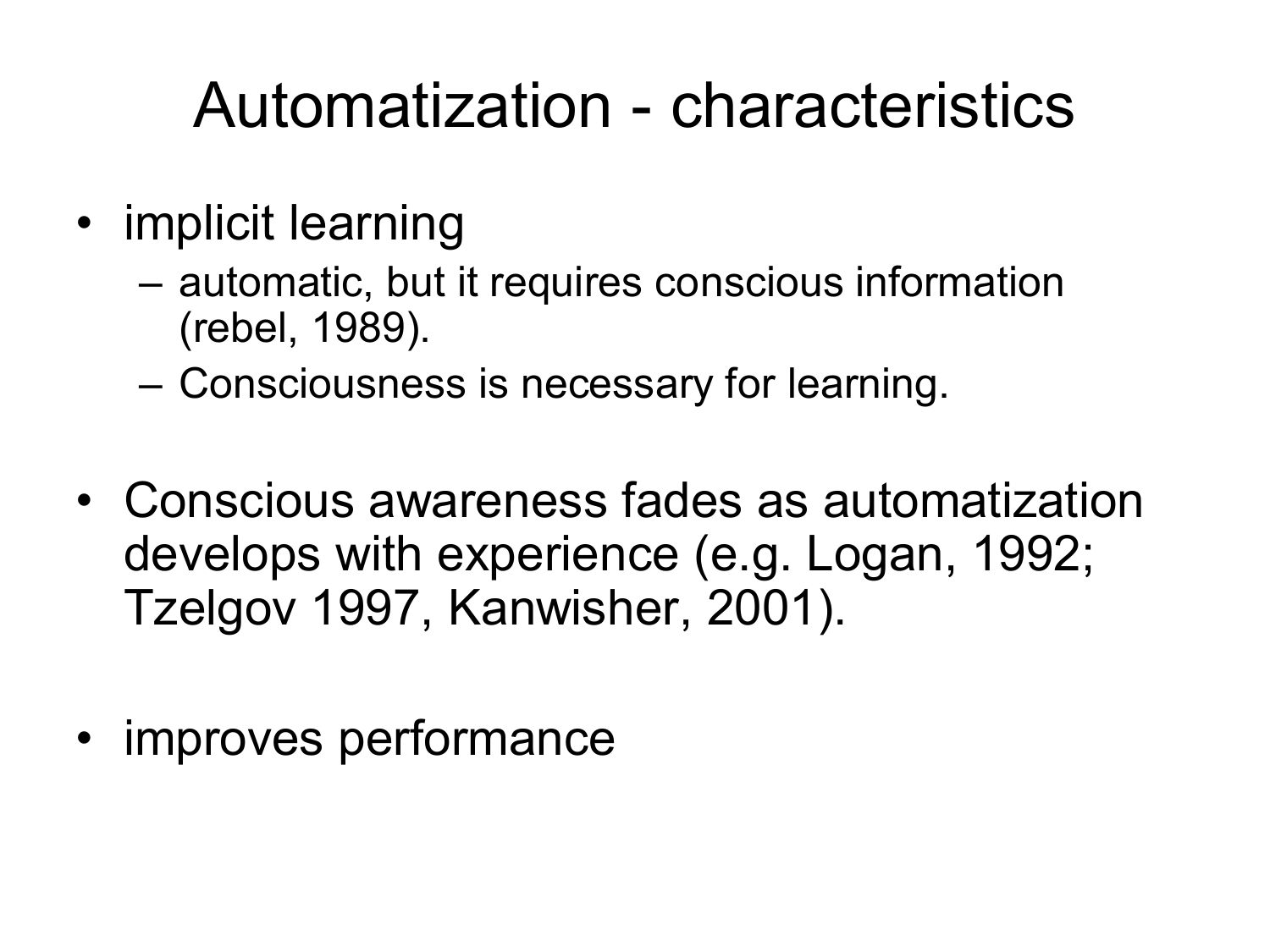

TIME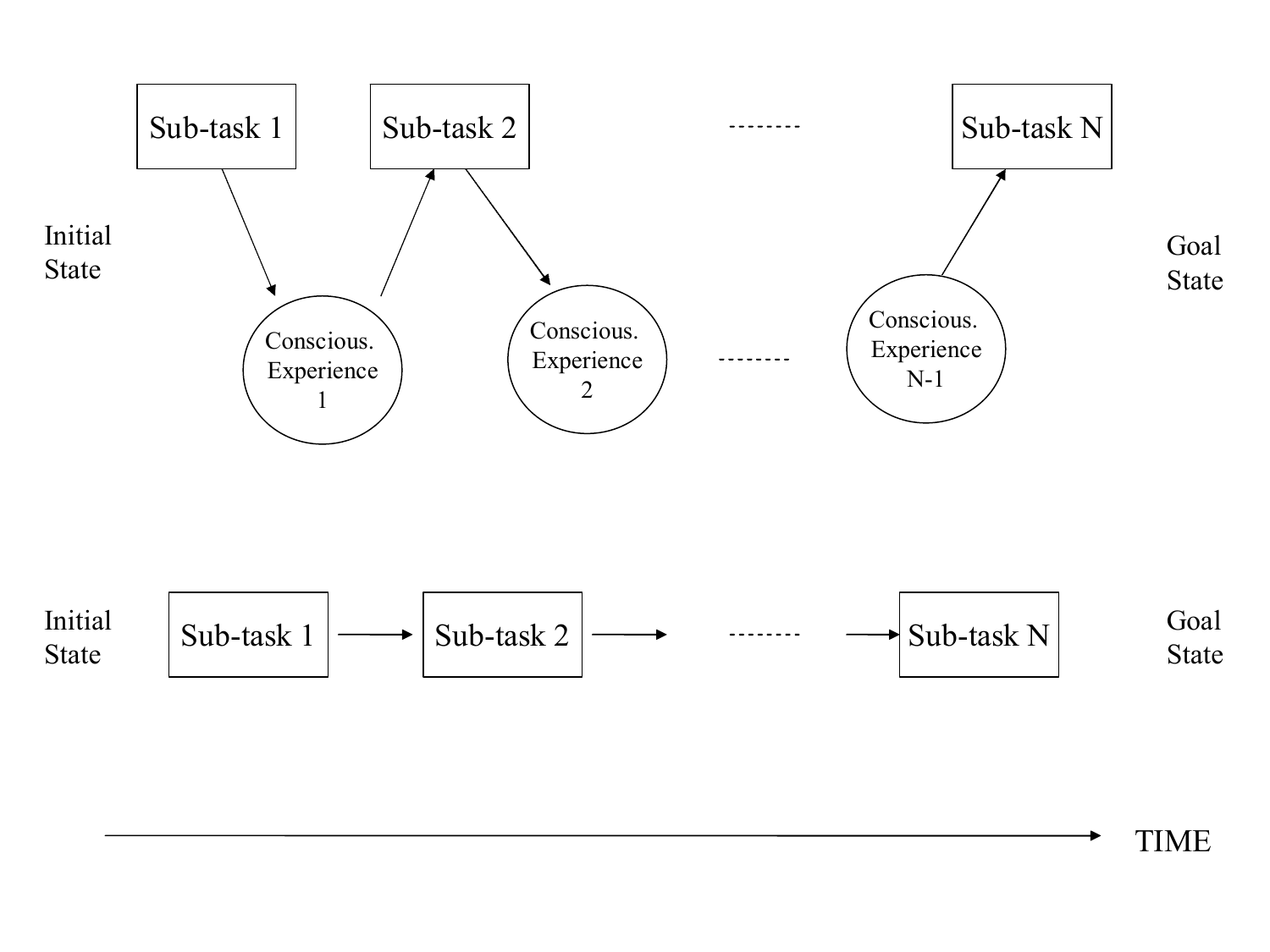# Conscious Stream (C-U-C Triad) in IDA



Action Types

- •Unconscious
- •Consciously mediated
- •Conscious goal selection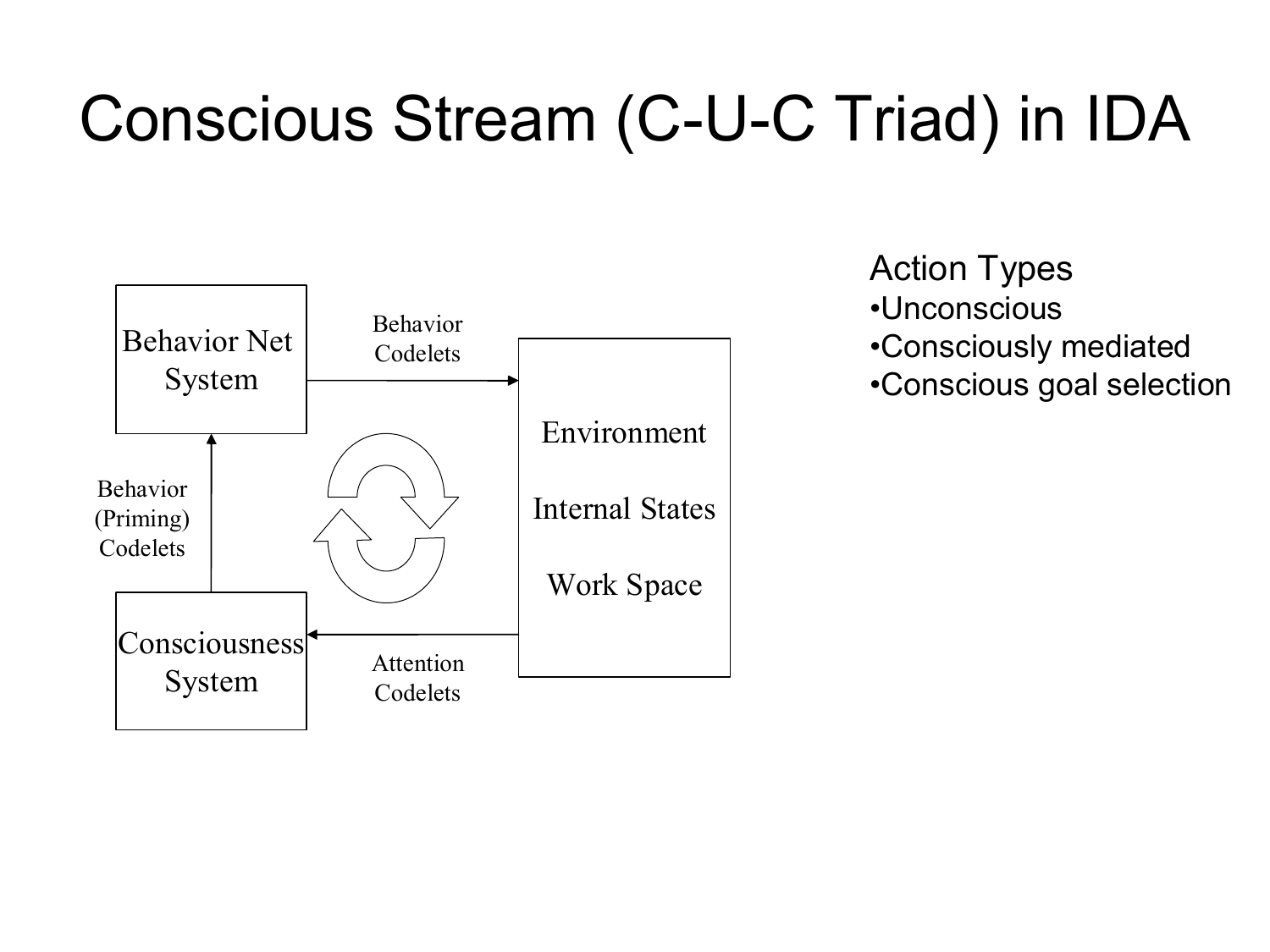#### Basis for Automatization

- Encoding experience association among lowlevel processors (codelets)
	- $-$  Events happen by relevant codelets in the playing-field.
	- Association develops among codelets that are together in the playing-field (Pandemonium theory).
	- As a task is operated repetitively, codelets associated with the task come together in the playing-field many times – strong association among them.
- Automatization is related to attention (Kahneman& Chajczyk, 1983) and expectation (Logan 1980) processes.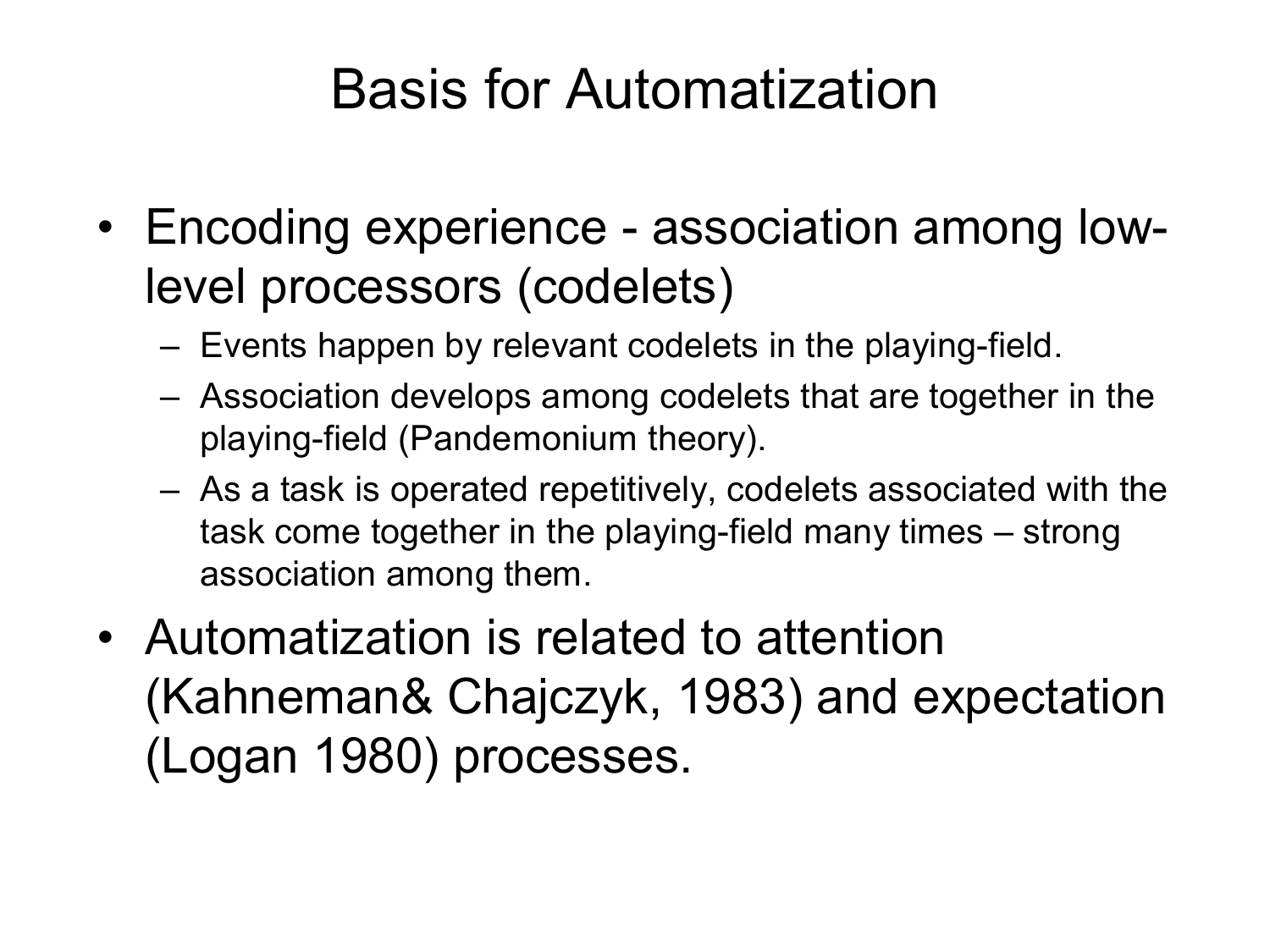#### **Automatization Mechanism**

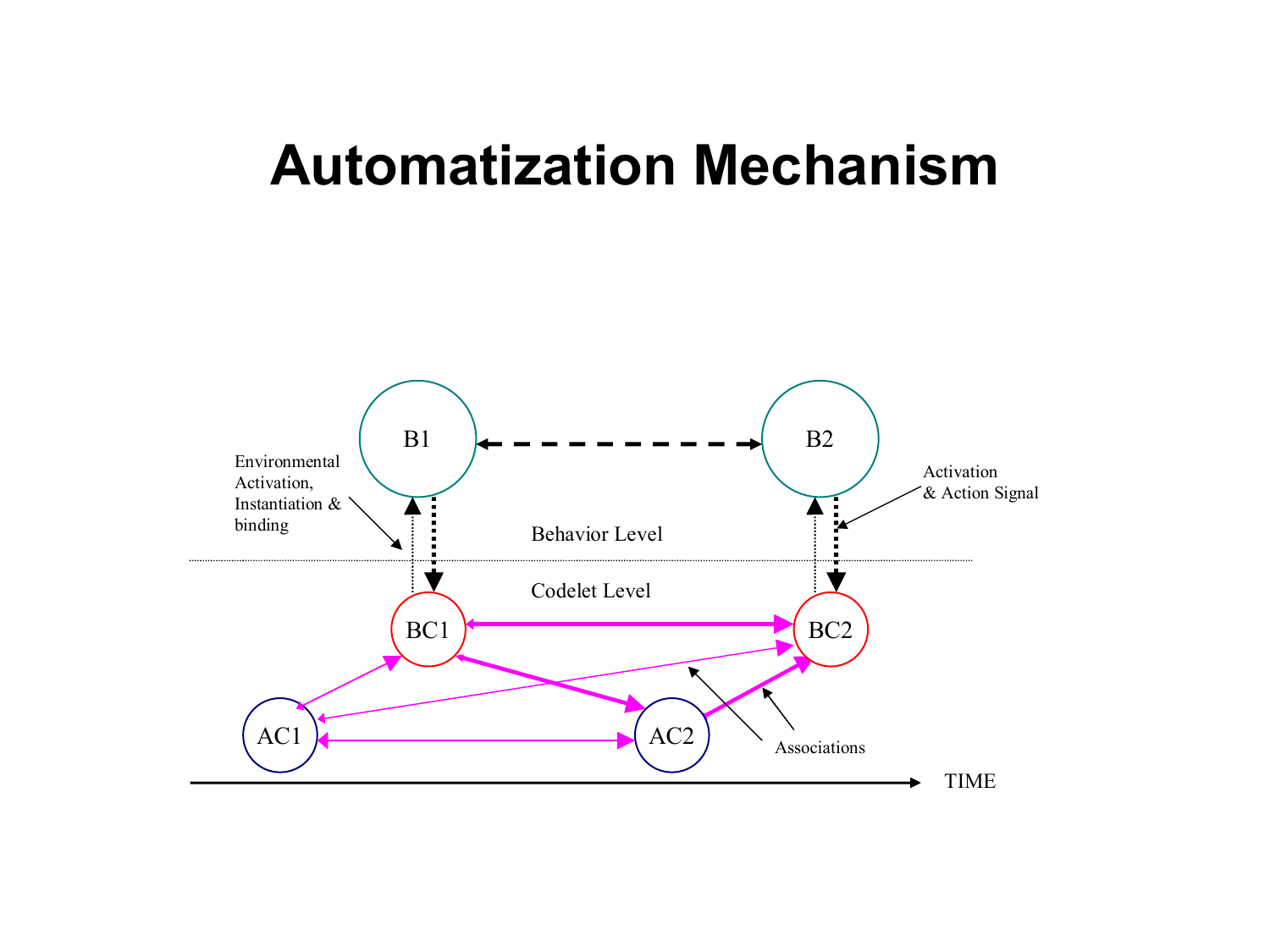# **Predicting the next step**

- Association builds an alternative communication path to coordinate actions between behavior codelets.
- Next action is predicted by unconscious priming via association of codelets. BC1 primes BC2 using their association.
- Priming activation energy:

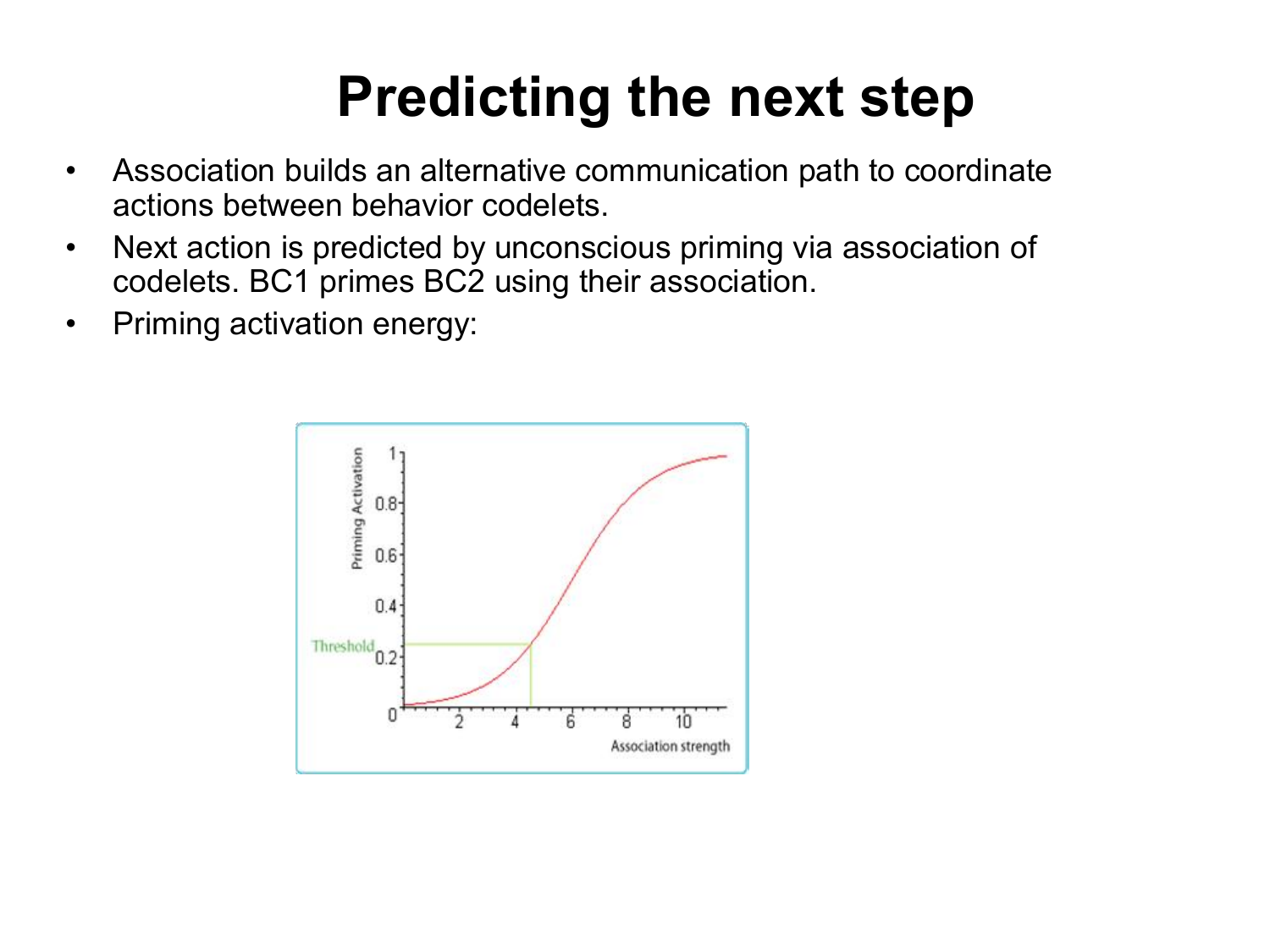# **Lowering intensity of attention**

- Attention (codelet) control access to consciousness.
- Attention codelets compete for consciousness based on activation level. Competitiveness fade with experience.
- Effective activation energy of attention codelet diminishes as its association with behavior codelets increases (automatization develops).



Where:

– *x = association(BC1,AC2)* x *association(AC2,BC2)* ,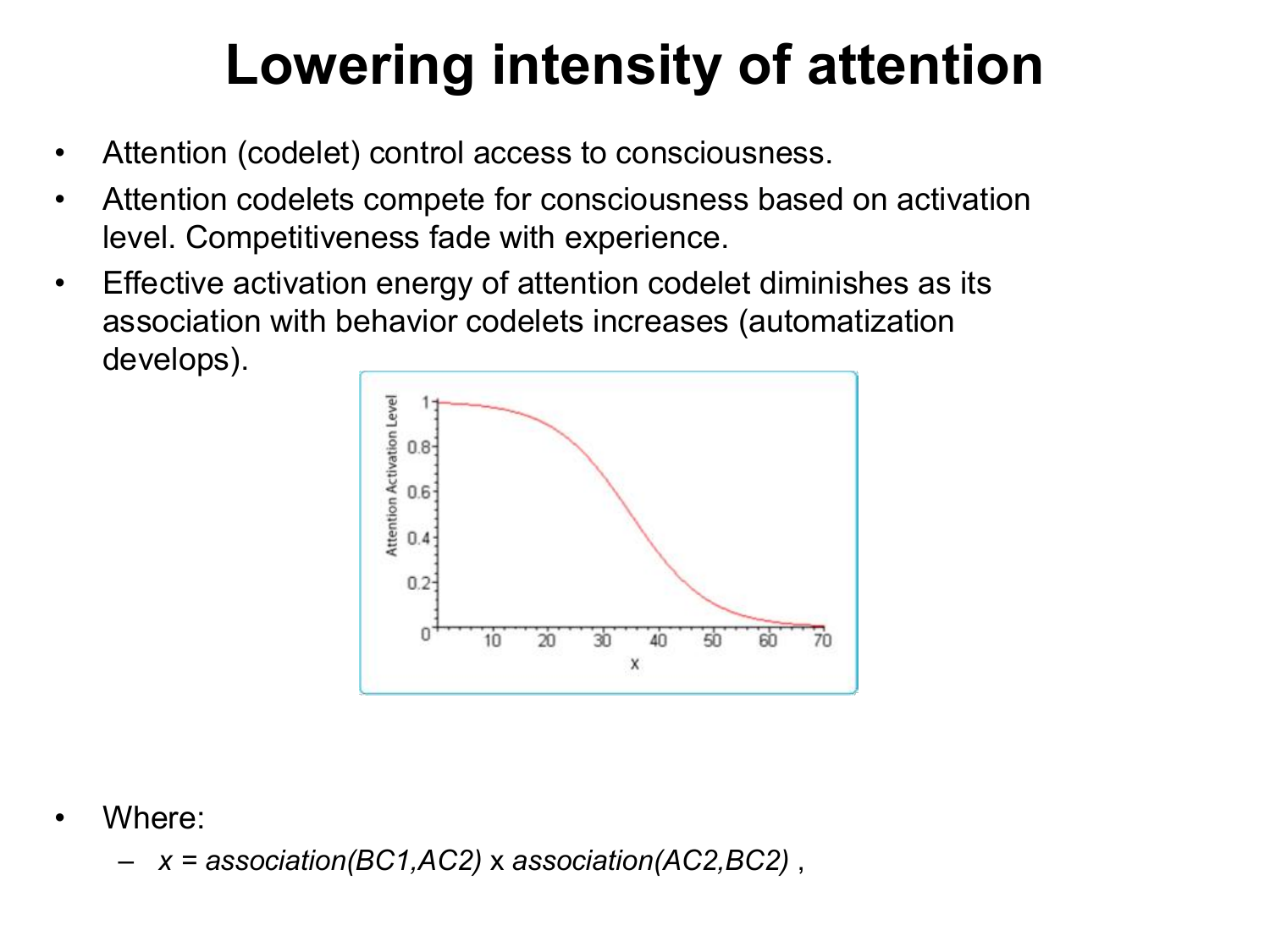### **Deautomatization**

- reintroduce conscious access to automatized tasks.
	- arises from failed expectation during execution of automatized tasks.
- Mechanism
	- To detect failure
	- To temporarily disable automatization effects.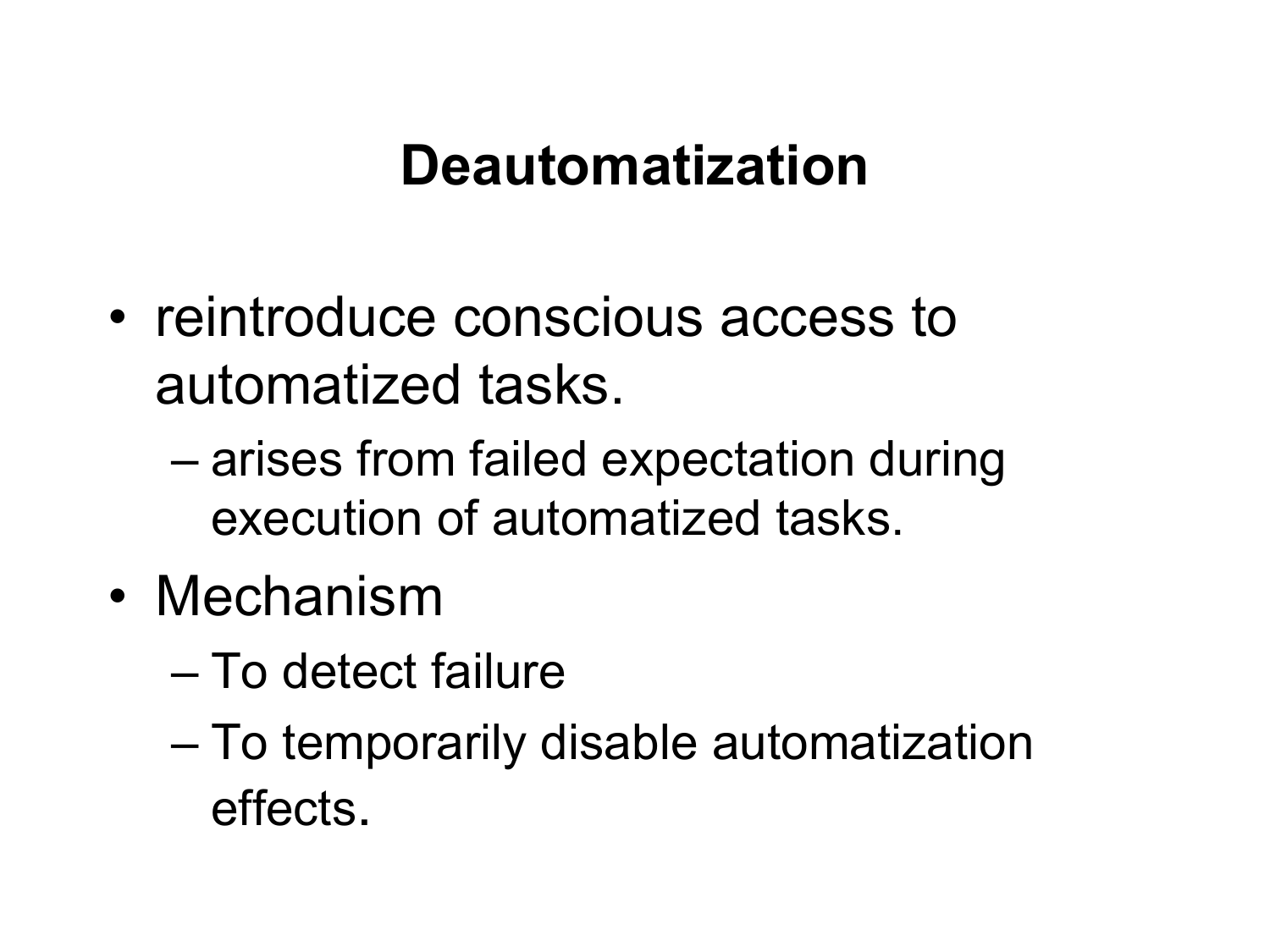#### Deautomatization Mechanism

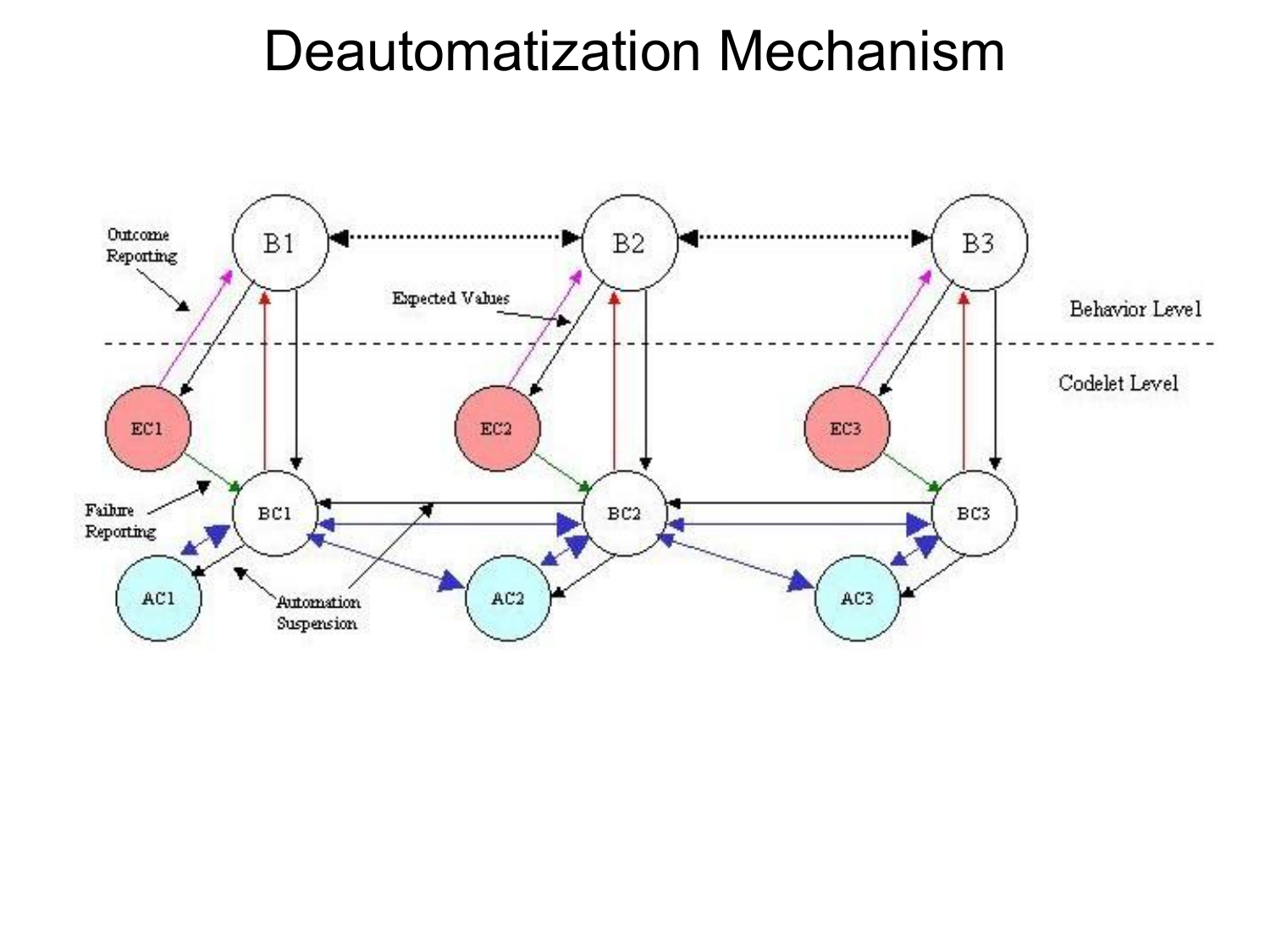#### Undoing automatization effects

• **Undoing the effect of priming activation energy between associated BCs:**

$$
A_p = (1 - S) / (1 + e^{-ax + c})
$$

- **Where S=[0,1] is a suspension parameter value at BCs.**
- Undoing suppression of activation-level of an attention codelet.

$$
A_{\text{eff}} = (1 - S) A_r \left( 1 - \frac{1}{1 + e^{-bx + c}} \right)
$$

- **Where S=[0,1] is a suspension parameter value at ACs.**
- **Deautomatization is forgotten in relatively short time. The suspension parameters S decays relatively quickly.**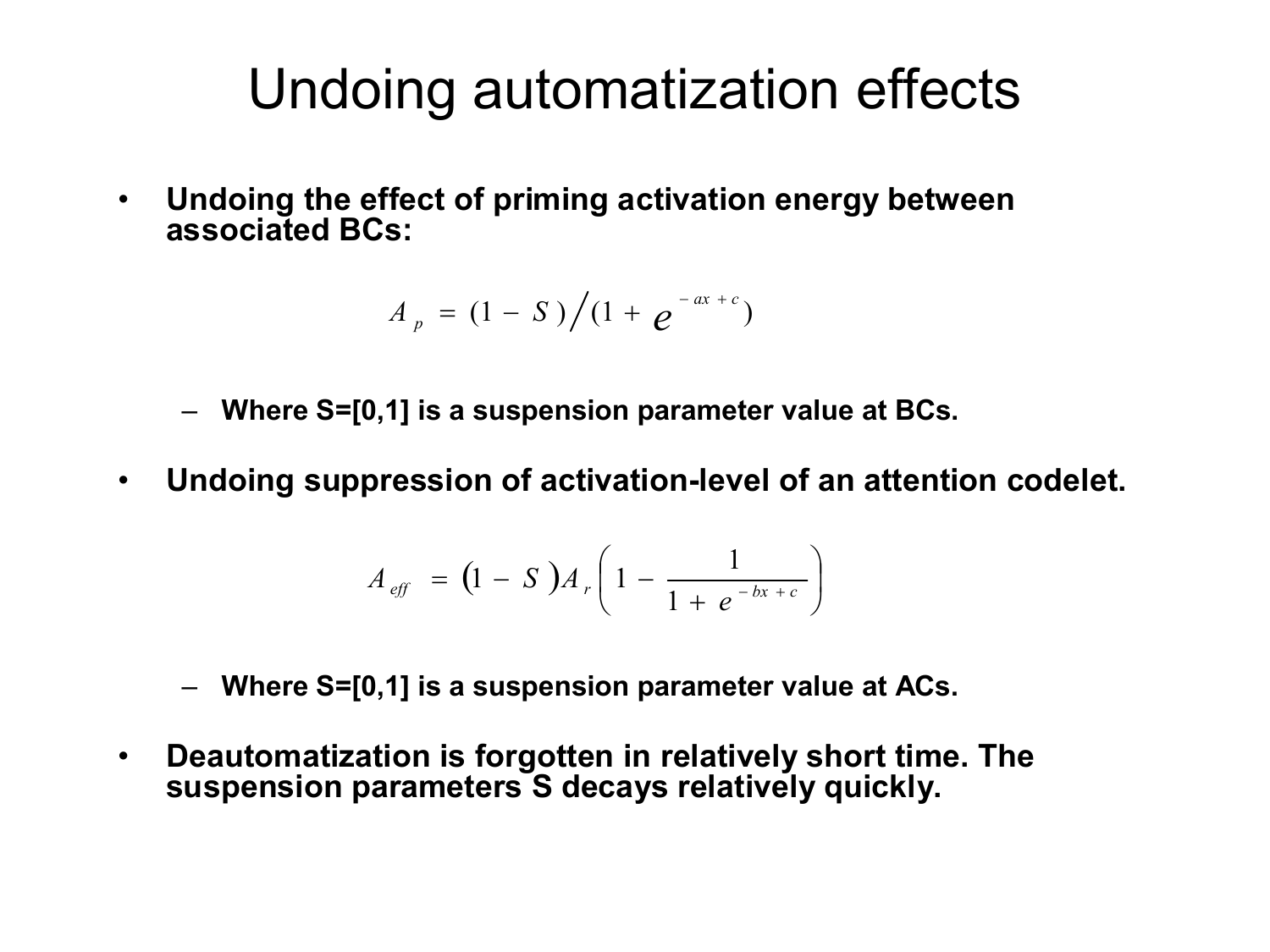#### Performance improvement: Qualitative analysis



#### IDA's 9 steps Cognitive Cycle

- 1. PRECONSCIOOUS PERCEPTION
- 2. PERCEPT TO PRECONSCIOUS BUFFER
- 3. LOCAL ASSOCIATIONS
- 4. COMPETITION FOR
- 5. CONSCIOUSNESS

CONSCIOUS BROADCAST

6. RECRUITMENT OF RESOURCES 7. SETTING GOAL CONTEXT

- **HIERARCHY**
- 8. ACTION CHOSEN
- 9. ACTION TAKEN
- B1's action: Its behavior and expectation codelets are in playing field (CC-9).
- B1's action feedback is ready after CC-3; action feedback may require the service of CC-1, CC-2, and CC-3.
- Cognitive Cycles CC-4, CC-5,  $CC-6$ ,  $CC-7$ , and  $CC-8$  are bypassed by automatization.
	- Cognitive steps with competition  $(CC-4 & CC-8)$ and conscious broadcast (CC 5) are relative expensive.
	- Performance improves
		- Less number of steps
		- Avoid expensive steps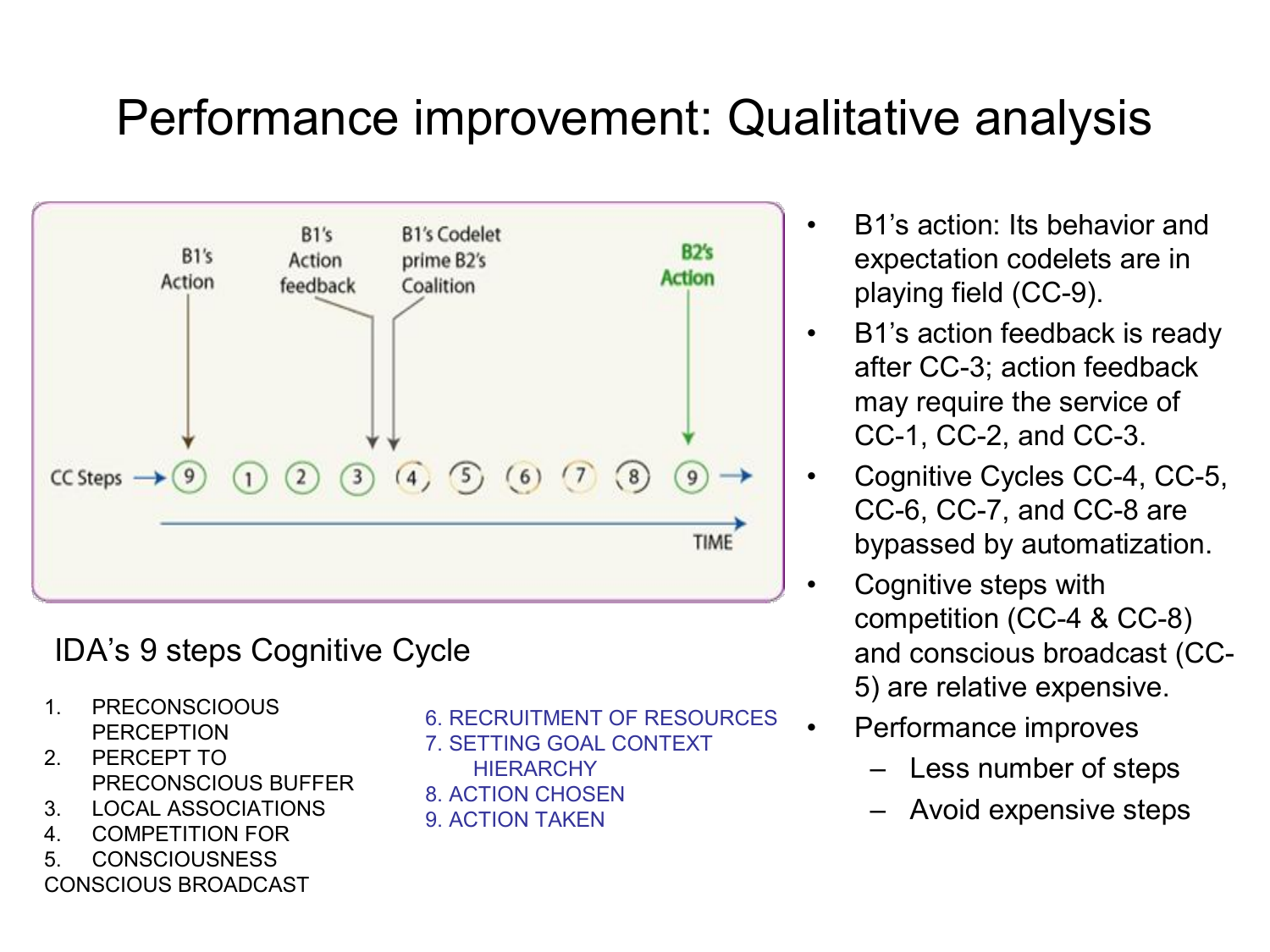#### Hypotheses

- Association among low level processors is the basis for automatization.
	- Incidental learning type.
	- a type of chunking process.
- Automatization is related to attention and expectation processes.
- Automatization is a multi step algorithmic process (Schneider & Shiffrin, 1977).
	- Logan (1988) suggests that automatization is a single step memory instance retrieval of past experience.
- Deautomatization happens automatically as a result of failed expectation.
- Deautomatization reinstates original awareness points for conscious access.
- Deautomatization effect stays for a relatively short time intreval.
	- Is not a forgetting mechanism